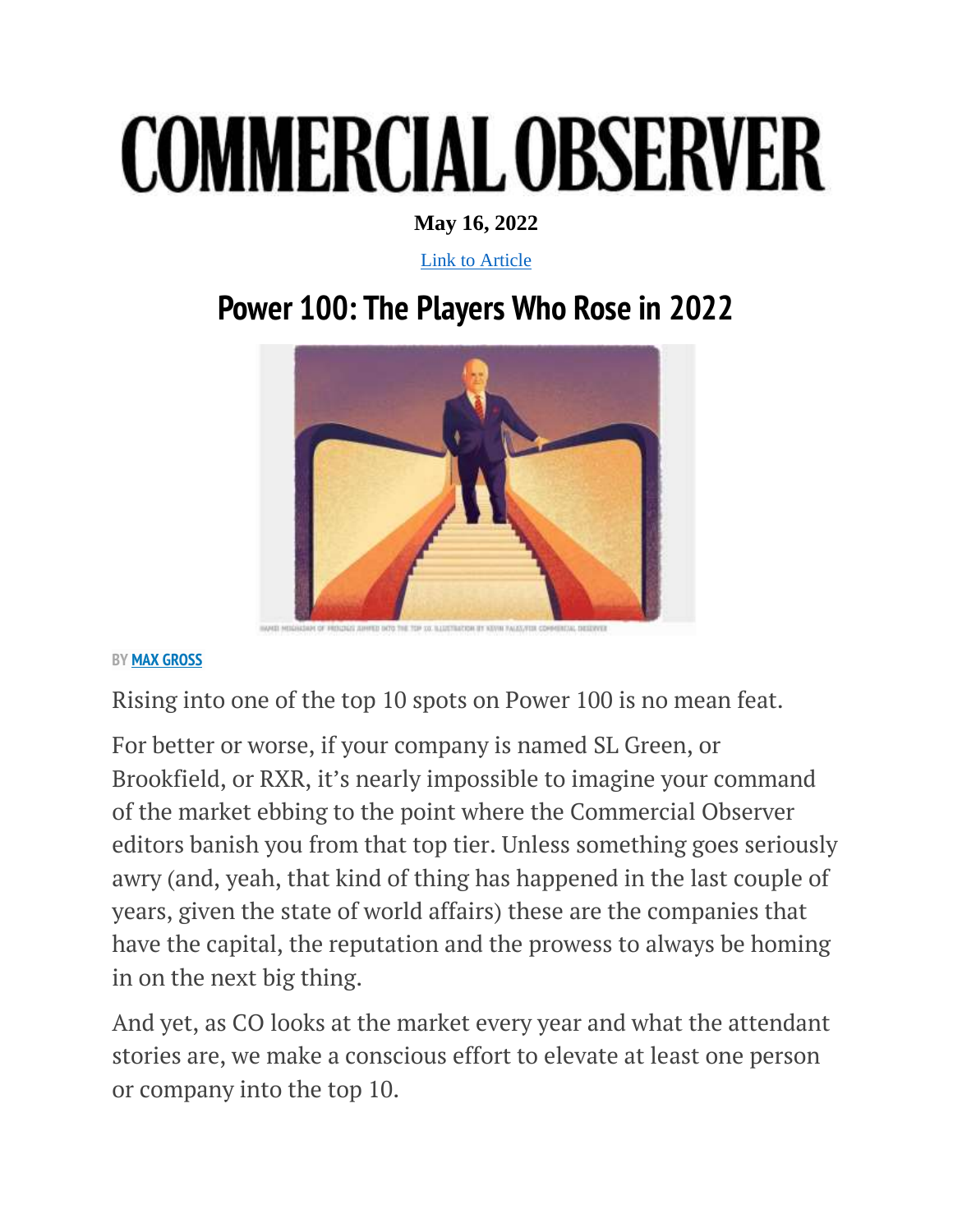In 2022 we're giving the nod to an unprecedented three.

Last year, Hamid Moghadam, the CEO of Prologis, stood at a towering No. 18 on Power 100. But, as the country's largest industrial landlord, Prologis' power isn't diminishing anytime soon. Quite the contrary. To wit, just this week (long after Moghadam's position on Power 100 had been decided) Prologis made an offer to buy Duke Realty for almost \$24 billion. A \$24 billion real estate deal would be enough to raise anyone into the top tier. (Even if Duke decided it wasn't enough.)

Prologis wasn't the largest jump on Power 100 (that would have to go to Linda Foggie, who rose 34 spots since taking over Citibank's gargantuan real estate portfolio) but it was perhaps the most significant.

A newcomer was the second name to break into the top 10; we are referring, of course, to Gov. Kathy Hochul. It's certainly not that uncommon to see a political figure like Hochul high up on Power 100. Back in 2020, Andrew Cuomo even secured the No. 1 spot (a decision that might not look so great in retrospect). But with the fate of so much real estate and development in her hands — from the redesign of the Penn Station project, to the "Interborough Express," to a successor to 421a — it would be impossible not to stand humbled before Hochul's immense powers.

Finally, it might not have been the largest number of spots, but we felt it was important to recognize L&L's David Levinson and Rob Lapidus in the top 10; for the moment let's put aside L&L projects such as Terminal Warehouse, and its new Wynwood Plaza in Miami, and its premium New York holdings like 195 Broadway and 425 Park Avenue.